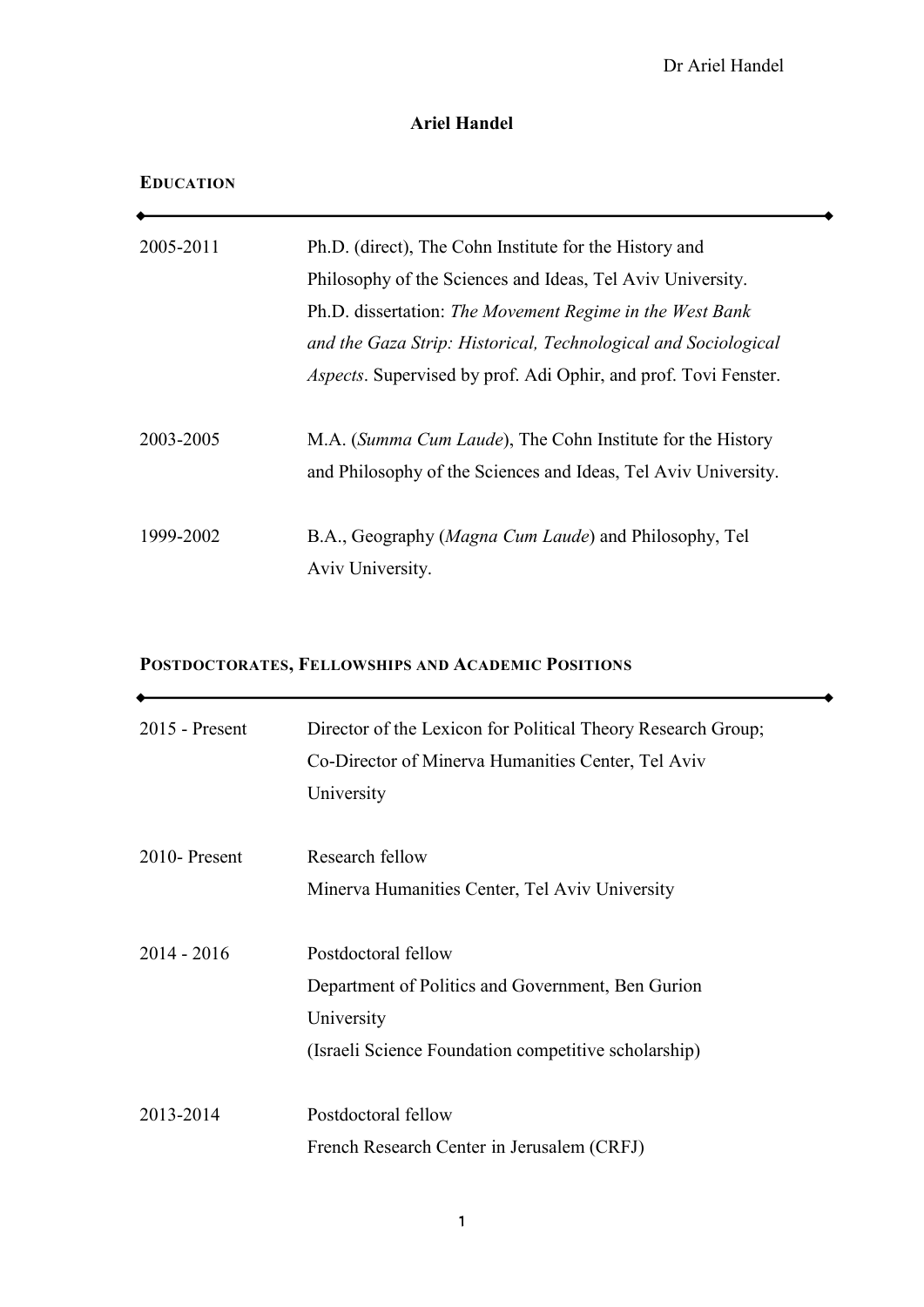| November $2013 -$ | Visiting researcher                                    |
|-------------------|--------------------------------------------------------|
| January 2014      | Department of Geography                                |
|                   | University of Cambridge                                |
|                   | (Supervisor: prof. Ash Amin)                           |
|                   |                                                        |
| $2011 - 2013$     | Postdoctoral fellow                                    |
|                   | Harry S. Truman Institute for the Advancement of Peace |
|                   | The Hebrew University in Jerusalem                     |
|                   |                                                        |
| 2010-2011         | Postdoctoral fellow                                    |
|                   | Minerva Humanities Center                              |
|                   | Tel Aviv University                                    |

## **ACADEMIC ACTIVITIES**

 $\bullet$ 

| $2015$ - Present | Director of the Political Lexicon Group; Co-Director of<br>Minerva Humanities Center, Tel Aviv University (annual<br>budget: $\sim$ 350000 EUR) |
|------------------|-------------------------------------------------------------------------------------------------------------------------------------------------|
| 2015 - Present   | Member of Editorial Board – Mafte'akh: Lexical Review of<br><b>Political Thought</b>                                                            |
| $2015$ - Present | Co-Director of research group "Movement and Fixation:<br>Rethinking the Politics of Space", Ben Gurion University                               |
| 2014-2015        | Co-Director of research group "Maps and the Political", Ben<br>Gurion University                                                                |
| 2014             | Co-organizer of international conference "The Settlements in<br>the West Bank: New Perspectives", Tel Aviv University                           |
| 2010-2014        | Director of research group "Space and Power: Critical<br>Lexicon", Minerva Humanities Center, Tel Aviv University                               |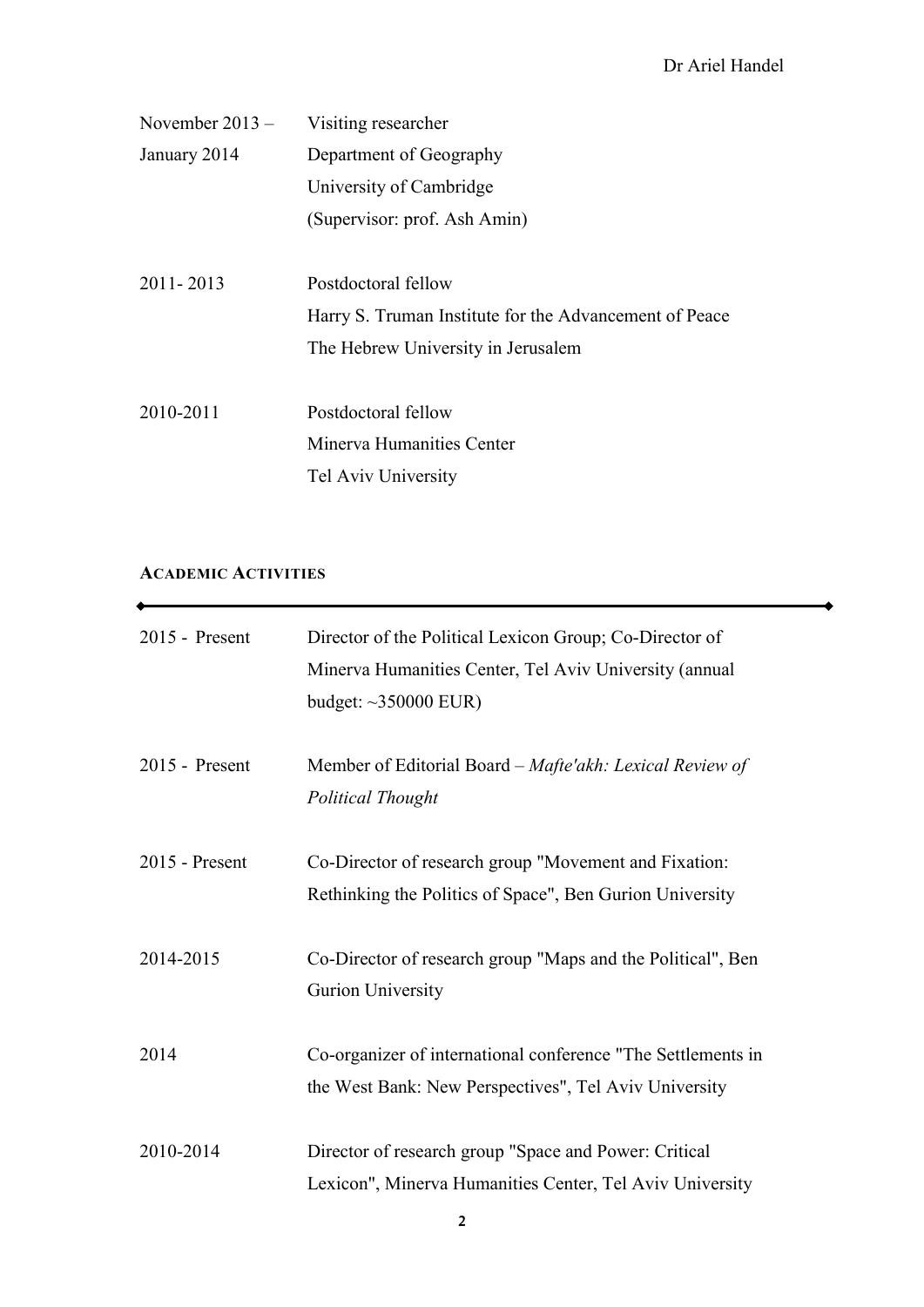Dr Ariel Handel

| 2013      | Organizer of international conference "CityState: Lexical- |
|-----------|------------------------------------------------------------|
|           | Political Conference", Tel Aviv University                 |
|           |                                                            |
| 2012-2013 | Member of research group "Borders and borderlands,"        |
|           | Ben Gurion University and the Hebrew University            |
|           |                                                            |
| 2010-2012 | Member of research group "The Israeli Housing Regime,"     |
|           | Van Leer Institute, Jerusalem.                             |
|           |                                                            |
| 2007-2008 | Member of research group "Mobility and Borders:            |
|           | Reappraising Power Mechanisms in the Israeli-Palestinian   |
|           | Spaces," Centre de Recherche Français de Jérusalem.        |

Manuscript referee for *Political Geography* (3)*; Environment and Planning D: Society and Space* (1)*; Canadian Journal of Law and Society* (1)*; Theory and Criticism* (3); *Mafte'akh: A Lexical Journal of Political Thought* (3)*; Israeli Sociology*  (1).

## **GRANTS AND AWARDS**

| 2016 | Ashby Prize for the most innovative paper published in the<br>journal <i>Environment and Planning A</i> in 2015.                                   |
|------|----------------------------------------------------------------------------------------------------------------------------------------------------|
| 2016 | Research Grant for Summer School of Critical Studies in<br>Israel/Palestine.<br>Antipode Foundation<br>(10000 GBP; submitted with Dr. Roi Wagner). |
| 2016 | Distinguished Teaching Award,<br>Overseas Student Program, Ben Gurion University                                                                   |
| 2015 | Conference Travel Fund (1000 USD)                                                                                                                  |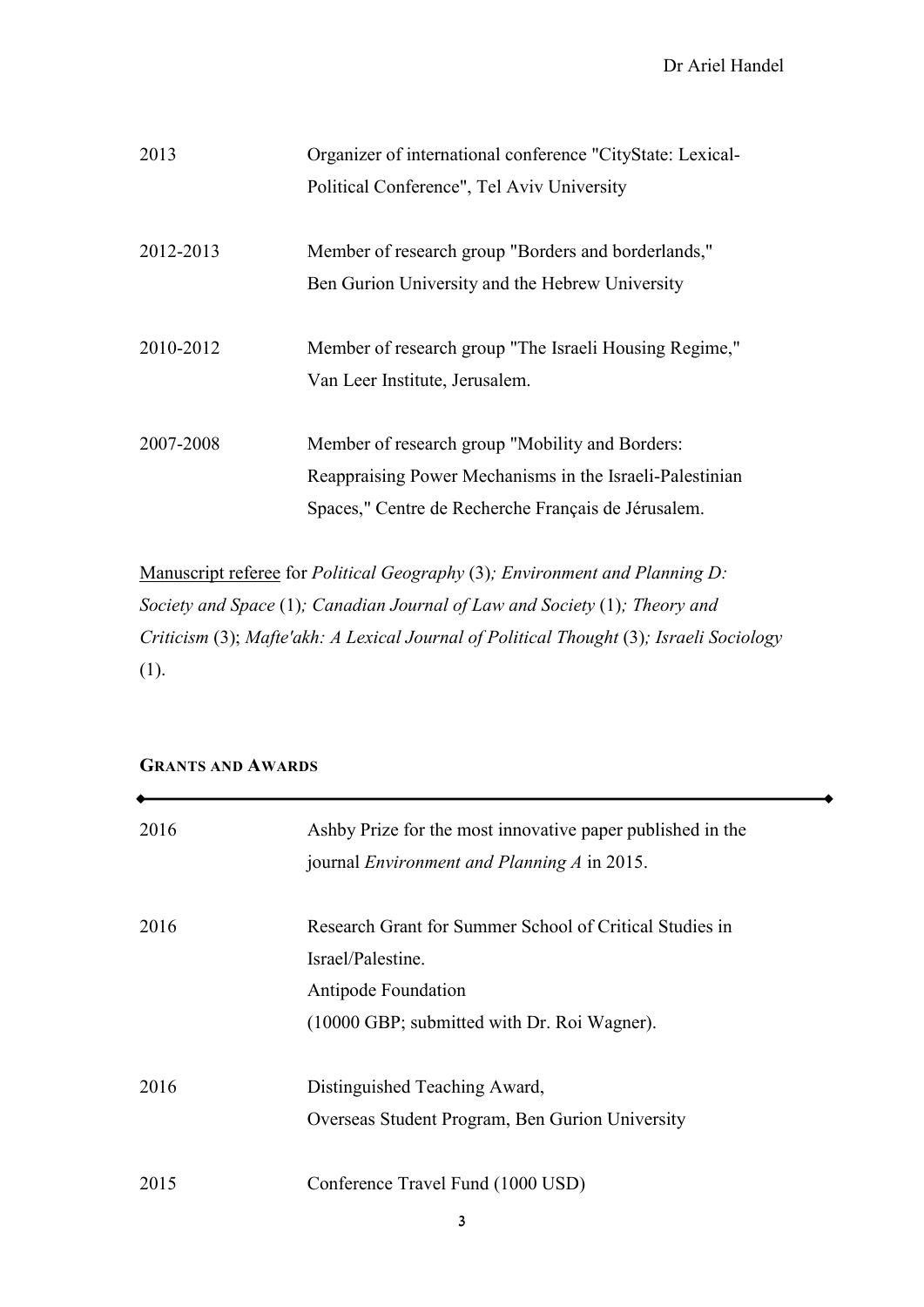# Ben Gurion University

| 2014      | Co-organized Conference on the Settlements in the West Bank |
|-----------|-------------------------------------------------------------|
|           | French Research Center in Jerusalem (1000 EUR)              |
|           | Van Leer Institute in Jerusalem (1500 USD)                  |
| 2014-2015 | ISF postdoctoral fellowship (40000 USD)                     |
|           | Department of Politics and Government, Ben Gurion           |
|           | University                                                  |
| 2013-2014 | Bettencourt Schueller Postdoctoral fellowship (15000 EUR)   |
|           | French Research Center in Jerusalem (CRFJ)                  |
| 2013      | Conference Travel Fund (1000 USD)                           |
|           | The Hebrew University                                       |
| 2011-2013 | Postdoctoral fellowship (40000 USD)                         |
|           | Harry S. Truman Institute for the Advancement of Peace      |
|           | The Hebrew University                                       |
| 2011      | Grant for Book Publication (4500 EUR)                       |
|           | Rosa Luxemburg Foundation                                   |
| 2010-2011 | Postdoctoral fellowship (20000 USD)                         |
|           | Minerva Humanities Center                                   |
|           | Tel Aviv University.                                        |
| 2008-2010 | Doctoral scholarship (20000 USD)                            |
|           | <b>History School</b>                                       |
|           | Tel Aviv University                                         |
| 2007-2008 | Sami Sagol scholarship (10000 USD)                          |
|           | Tel Aviv University                                         |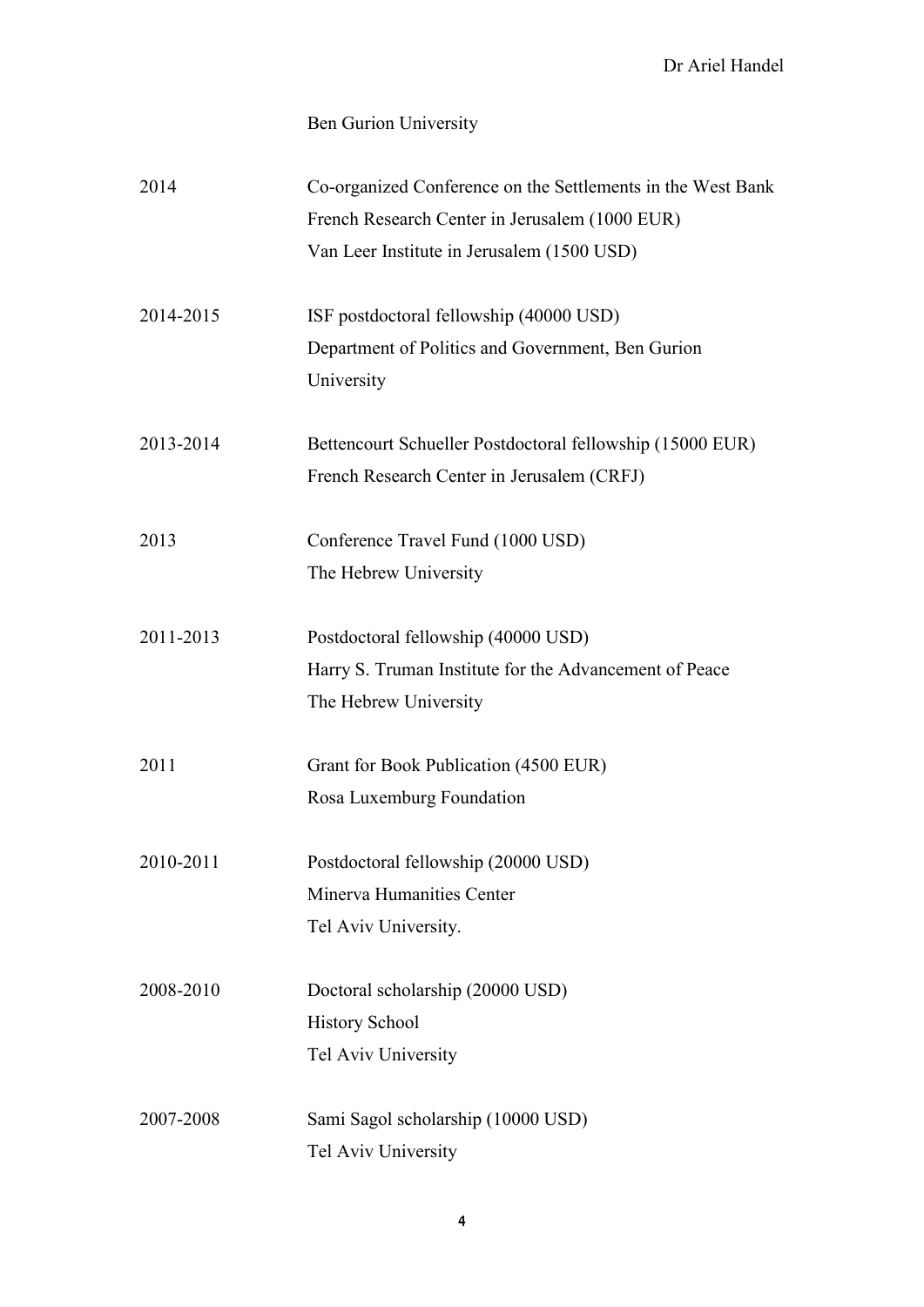$\overline{\phantom{a}}$ 

| 2005-2007 | Doctoral scholarship (20000 USD)                              |
|-----------|---------------------------------------------------------------|
|           | Cohn Institute for the History and Philosophy of Sciences and |
|           | Ideas, Tel Aviv University                                    |
|           |                                                               |
| 2004-2005 | President of Tel Aviv University scholarship fund (5000)      |
|           | USD)                                                          |
|           |                                                               |
| 2002      | Excellence award (500 USD)                                    |
|           | Department of Geography                                       |
|           | Tel Aviv University                                           |
|           |                                                               |

# **TEACHING**

 $\bullet$ 

| 2016             | Tel Aviv University                                   |
|------------------|-------------------------------------------------------|
|                  | Department of Geography                               |
|                  | "Humans, Machines, Spaces: The Human Geography of     |
|                  | Technology"                                           |
|                  | (Advanced BA + MA course, 2 points)                   |
|                  |                                                       |
| 2016             | Tel Aviv University                                   |
|                  | Department of Geography                               |
|                  | "Between Time and Space: The New Mobilities Paradigm" |
|                  | (Advanced BA + MA course, 2 points)                   |
|                  |                                                       |
| 2016             | <b>Ben Gurion University</b>                          |
|                  | Department of Politics and Government                 |
|                  | "Political Spaces and the Politics of Space"          |
|                  | (BA annual course, 4 points)                          |
| $2014 -$ Present | <b>Ben Gurion University</b>                          |
|                  |                                                       |
|                  | Ginsburg-Ingerman Overseas Student Program            |
|                  | "Time and Space in the Israeli-Palestinian Conflict"  |
|                  | $(BA + MA, 2 points)$                                 |
|                  | (Award for distinguished teaching, 2016)              |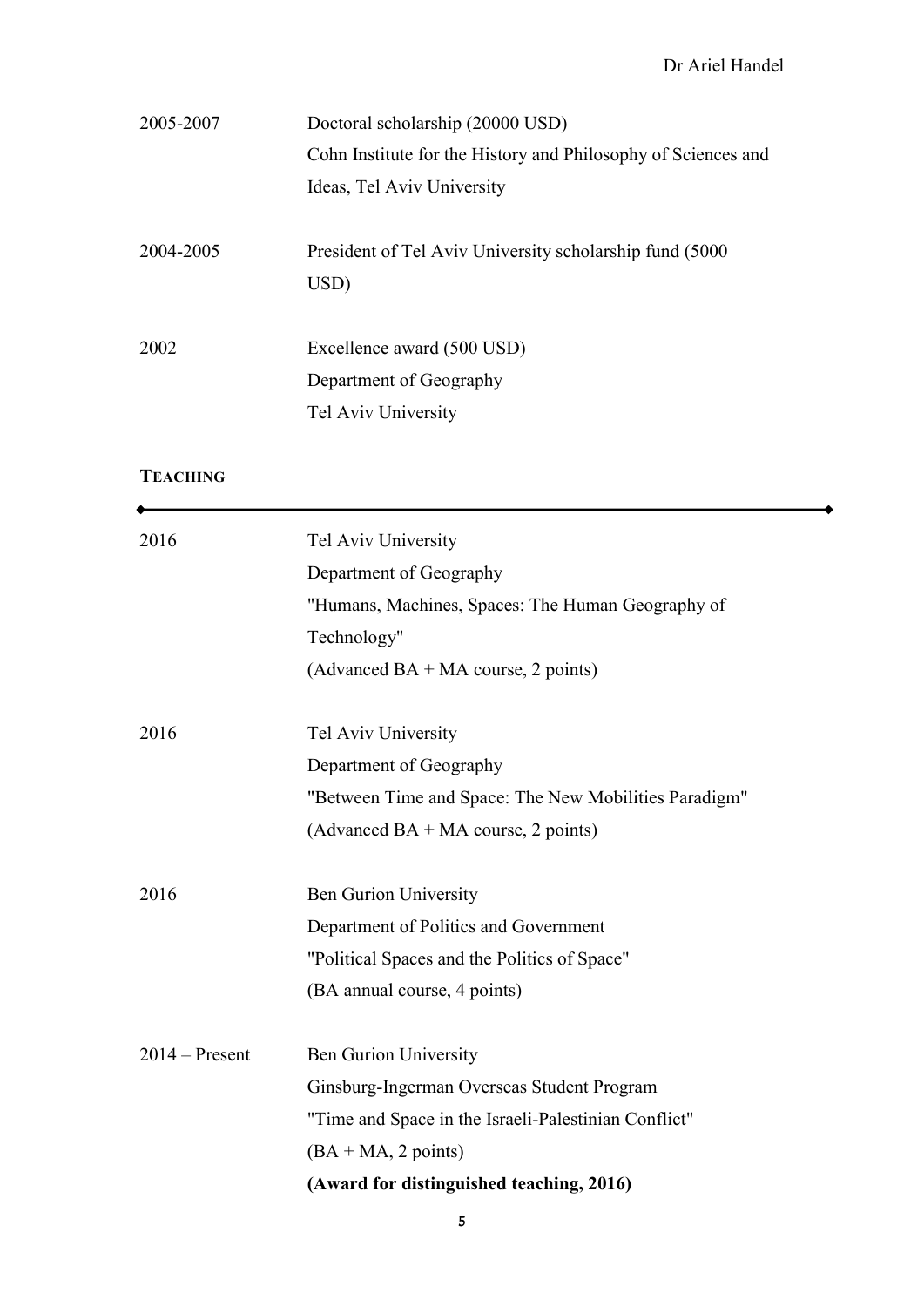2013 – Present Bezalel Academy of Art Urban Design Master's degree program "Political Theory and the City" (MA seminar, 4 points)

#### **PUBLICATIONS**

#### Doctoral dissertation

1. **Ariel Handel**, 2011, *The Movement Regime in the West Bank and the Gaza Strip: Historical, Sociological and Technological Aspects*. Supervised by prof. Adi Ophir and prof. Tovi Fenster.

#### Books

- 2. Marco Allegra, **Ariel Handel** and Erez Maggor (eds.) *Normalizing Occupation: The Politics of Everyday Life in the West Bank Settlements* (Indiana University Press, 2017)
- 3. **Ariel Handel** (ed. in chief), Udi Edelman, Michal Givoni, Noam Yuran and Yoav Kenny (eds.) *The Political Lexicon of the Social Protest: Israel (Summer 2011 - )* (Hakibutz Hameuchad, Kav Adom, 2012; in Hebrew)

## Special Journal Issues

- 4. **Ariel Handel** and Ruthie Ginsburg, *Critical Inquiry* (special dossier): "Israelis study the Occupation: Critical Perspectives" (2018)
- 5. **Ariel Handel** and Erez Maggor (guest editors), *Theory and Criticism* special issue: "The Settlements in the West Bank: New Perspectives" (2016; in Hebrew).

## Articles in Refereed Journals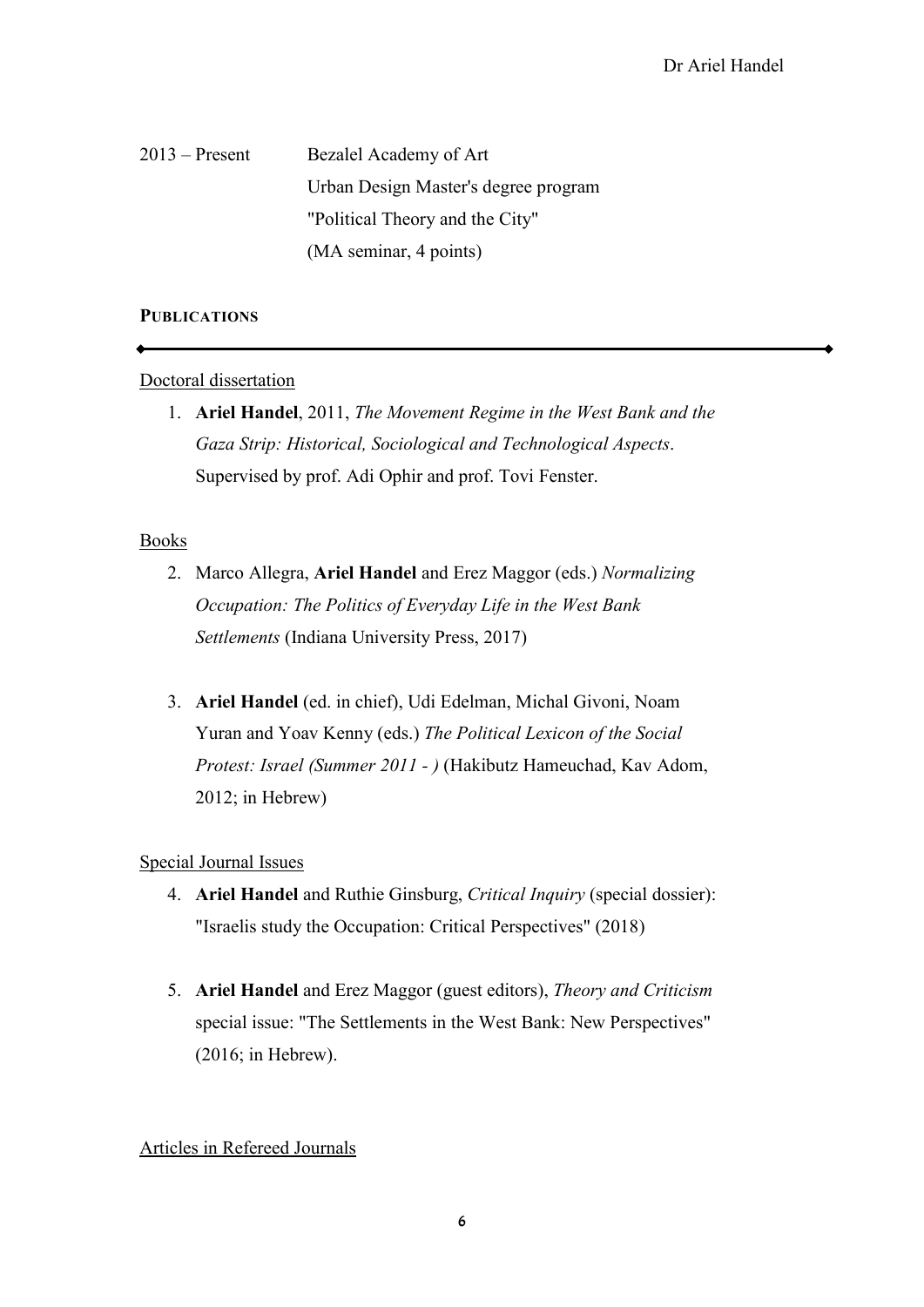- 6. **Ariel Handel**, 2018, "Distance matters: mobilities and the politics of distance", *Mobilities*. https://doi.org/10.1080/17450101.2017.1394681
- 7. **Ariel Handel** and Ruthie Ginsburg, 2018, "Israelis study the occupation: an introduction", *Critical Inquiry* 44 (2), 331-342.
- 8. Marco Allegra and **Ariel Handel**, 2017. " Colonizzazione per consenso: Ma'ale Adumim e la politica israeliana degli insediamenti" *PASSATO E PRESENTE* 102/2017, pp. 47-67
- 9. **Ariel Handel** and Hilla Dayan, 2017. "Multilayered surveillance in Israel-Palestine: dialectics of inclusive exclusion," *Surveillance and Society* 15, 471- 476**.**
- 10. **Ariel Handel**, 2016. "What is occupied in Palestine?" (Guest Editorial), *Political Geography* 53, 86-88.
- 11. **Ariel Handel**, Galit Rand and Marco Allegra, 2015. "Wine-Washing: Colonization, Normalization and the Geopolitics of *Terroir* in the West Bank's Settlements", *Environment and Planning A* 47(6), 1351-1367. **Winner of Ashby Prize for the most innovative paper published in**  *Environment and Planning A* **in 2015**.
- 12. **Ariel Handel**, 2015. "Present", *Mafte'akh: Lexical Review of Political Thought* 9, pp. 8-30 (in Hebrew).
- 13. **Ariel Handel**, 2014. "Gated/Gating Community: The Settlement complex in the West Bank", *Transactions of the Institute of British Geographers* 39, 504-517.
- 14. **Ariel Handel**, 2011. "Frontier", *Mafte'akh: Lexical Review of Political Thought* 4, pp. 143-166 (in Hebrew).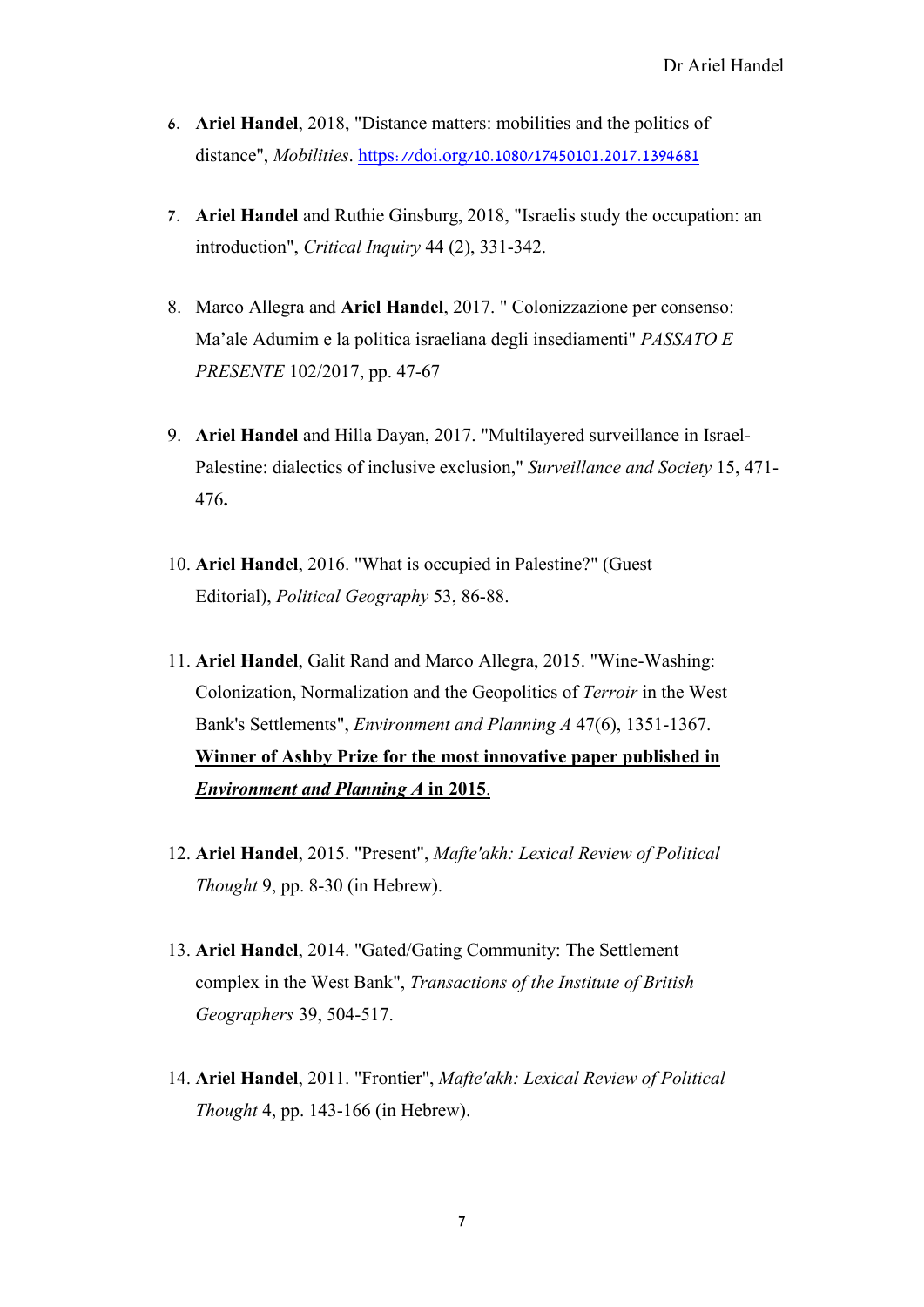- 15. **Ariel Handel**, 2011. "Violence", *Mafte'akh: Lexical Review of Political Thought* 3, pp. 53-80 (in Hebrew).
- 16. **Ariel Handel**, 2008. "Beyond Good and Evil The Syndrome: Shame and Responsibility in Soldiers' Testimonies", *Theory and Criticism* 32, pp. 45-70 (in Hebrew).
- 17. **Ariel Handel**, 2007. "Controlling the Space through the Space: Uncertainty as a Technology of Control", *Theory and Criticism* 31, pp. 101-127 (in Hebrew).
- 18. **Ariel Handel**, 2007. "Chronology of the Occupation Regime: 1967-2007", *Theory and Criticism* 31, pp. 173-220 (in Hebrew).
- 19. **Ariel Handel**, 2006. "Notes on the Senses and their Role in the Occupied Territories", *Theory and Criticism* 28, pp. 157-173 (in Hebrew).

#### Chapters in collections

- 20. **Ariel Handel**, 2017. "Frontiers and Borders." In Ra'anan Lipshitz and Hani Zubida (eds.) *Stop – no border! On borders and their absence in Israel 2017.* (Yediot Sfarim) (in Hebrew).
- 21. Marco Allegra, **Ariel Handel** and Erez Maggor, 2017. "Introduction: The Politics of Everyday Life in the West Bank Settlements." In Marco Allegra, Ariel Handel and Erez Maggor (eds.) *Normalizing Occupation: The Politics of Everyday Life in the West Bank Settlements* (Indiana University Press).
- 22. **Ariel Handel**, 2015. "What Are We Talking About When We Talk About Geographies of Occupation?" In Cedric Parizot and Stephanie Latte Abdallah (eds.) *The shadows of the Wall: Israelis and Palestinians between Separation and Occupation* (Ashgate).